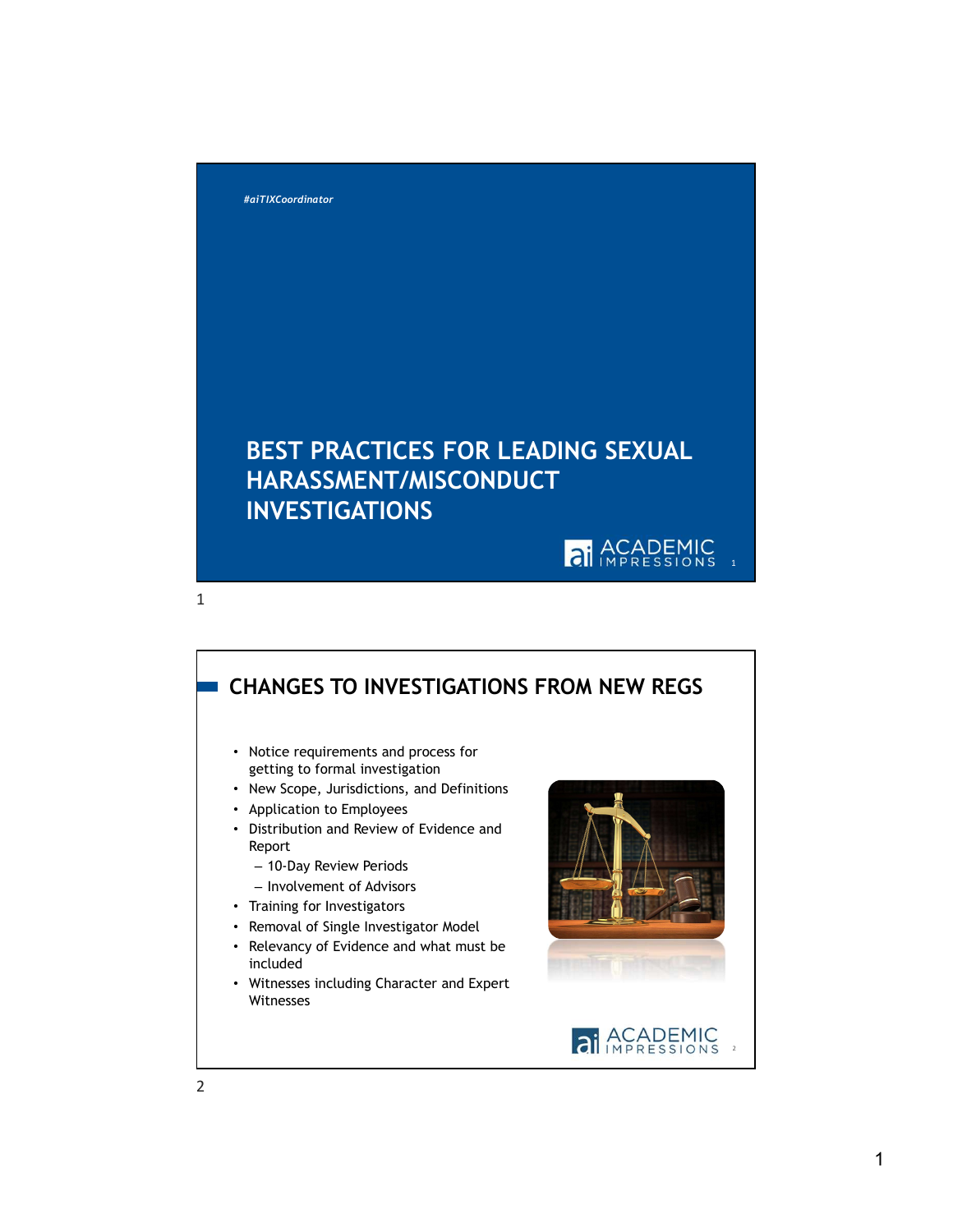

## THINGS TO CONSIDER AS PART OF GATEKEEPING FUNCTION

- What is a formal complaint?
- Jurisdiction and scope
- Title IX Coordinator signing complaint
- Decision on type of resolution
- Informal vs. Formal
- Dismissal

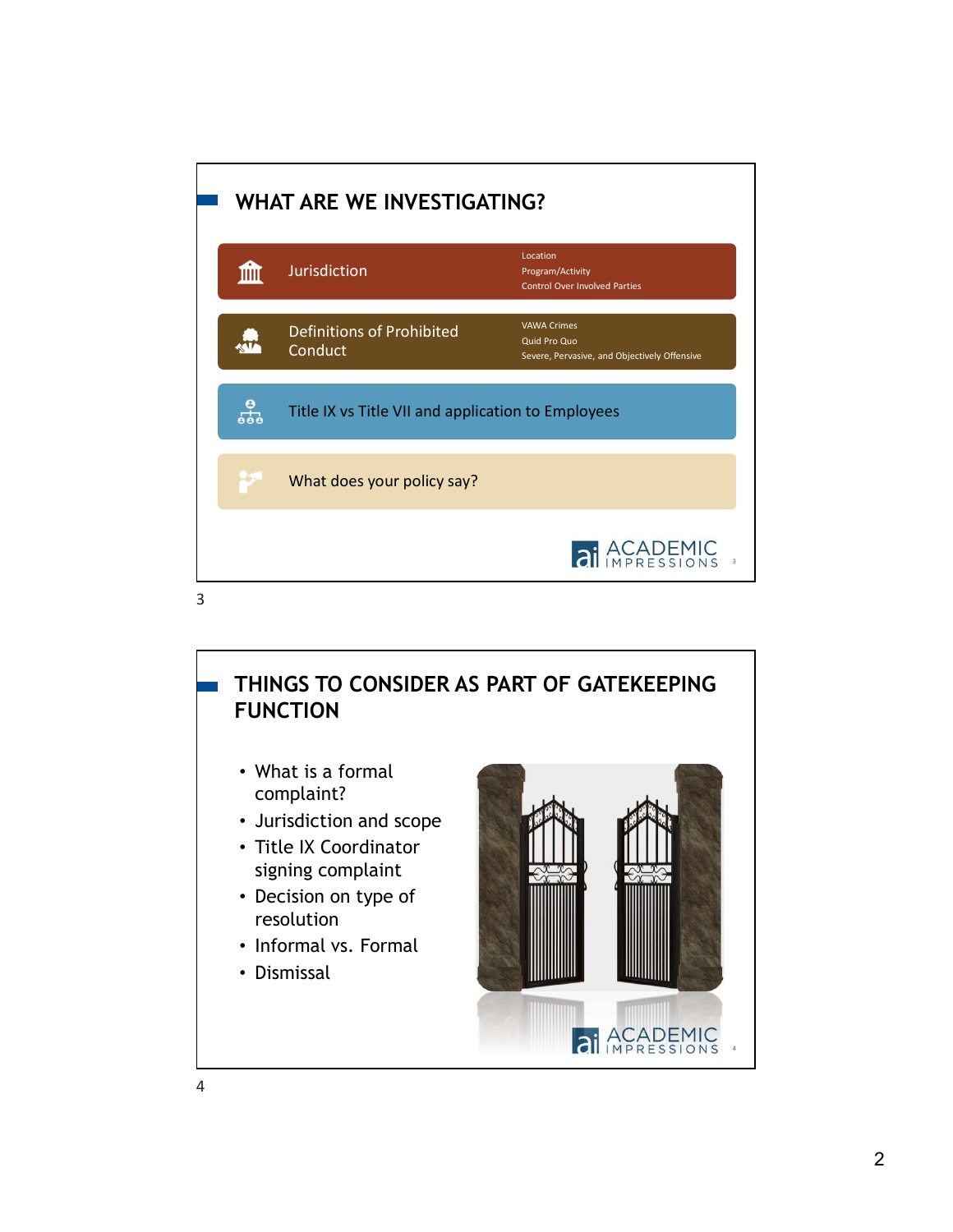

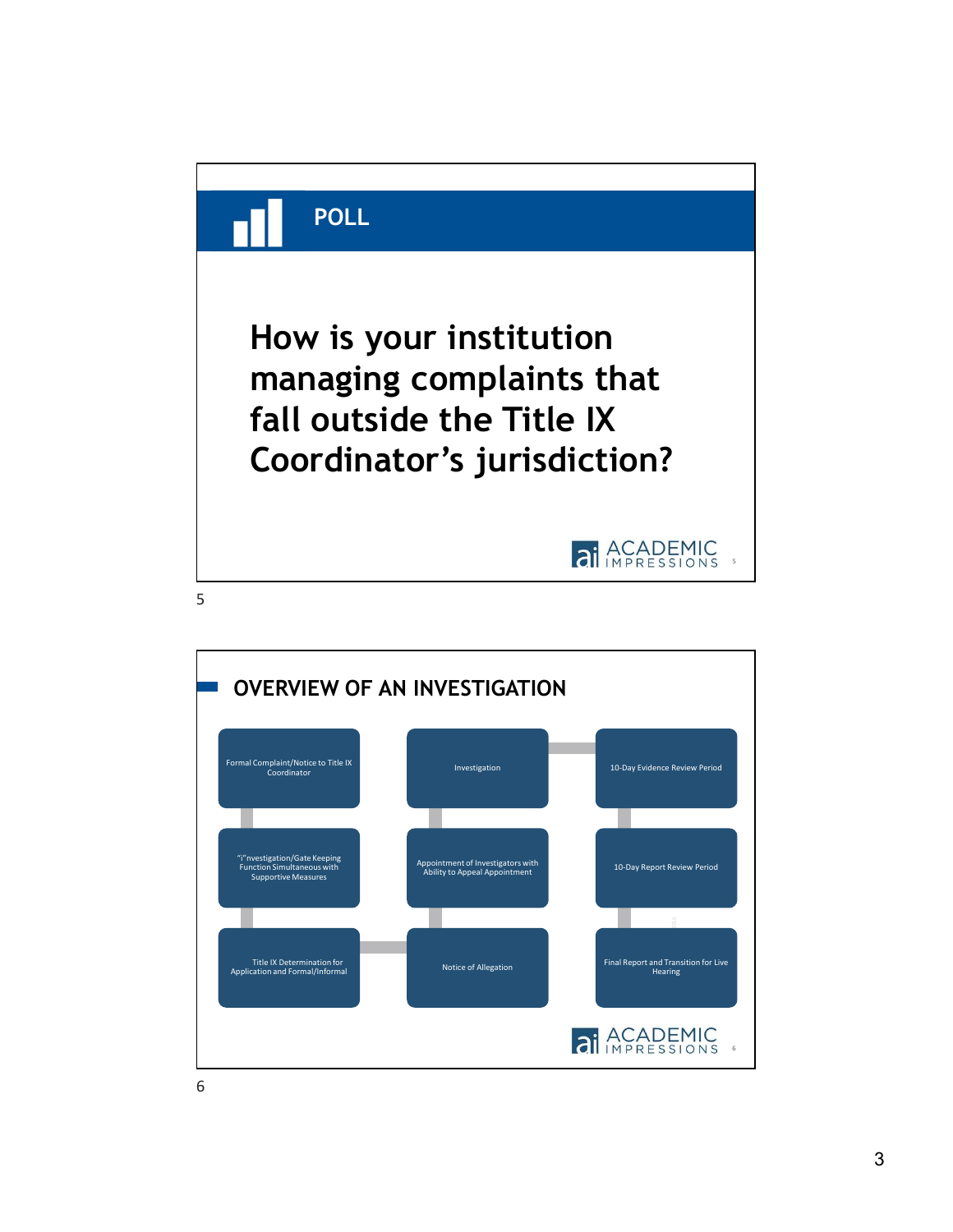



8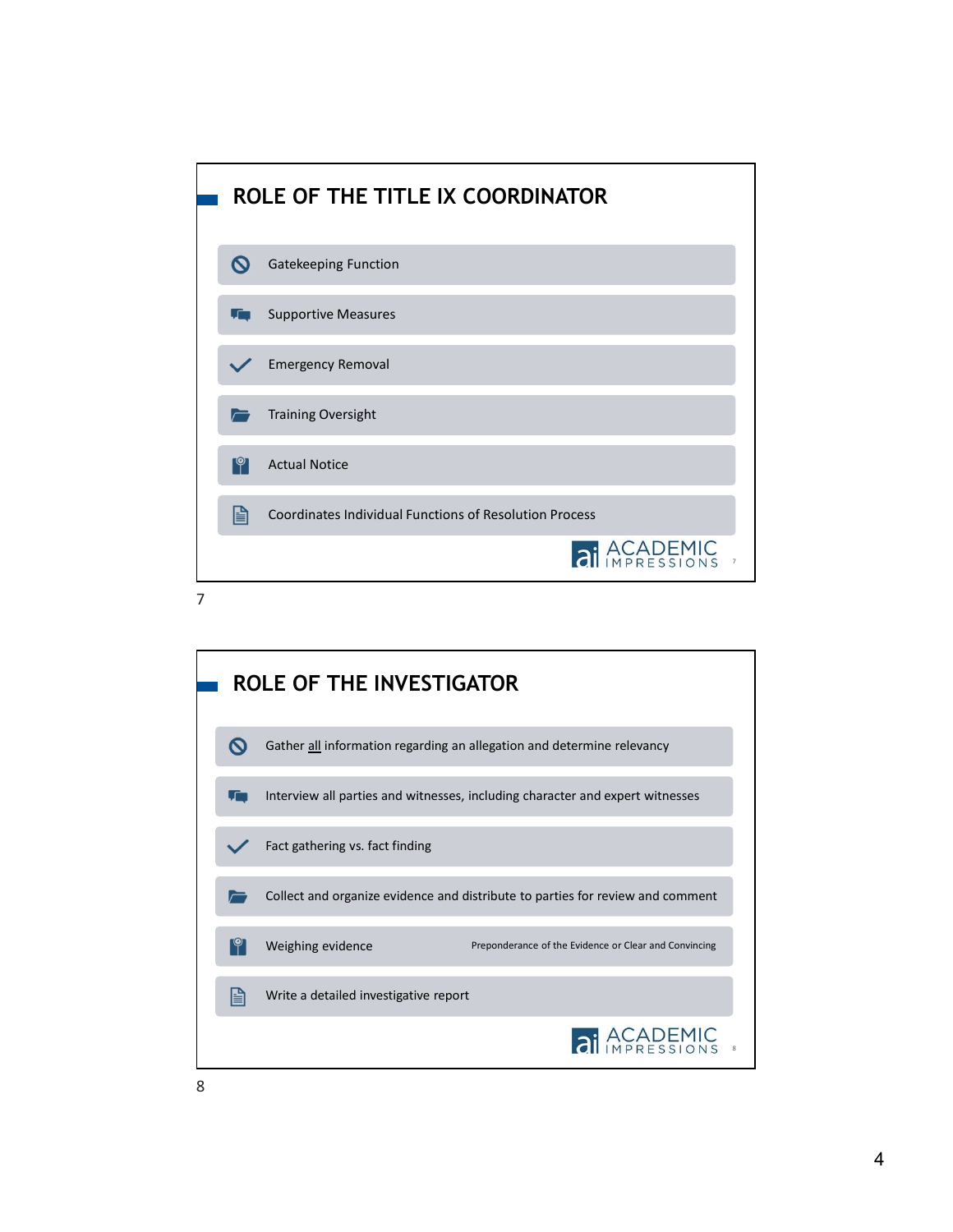

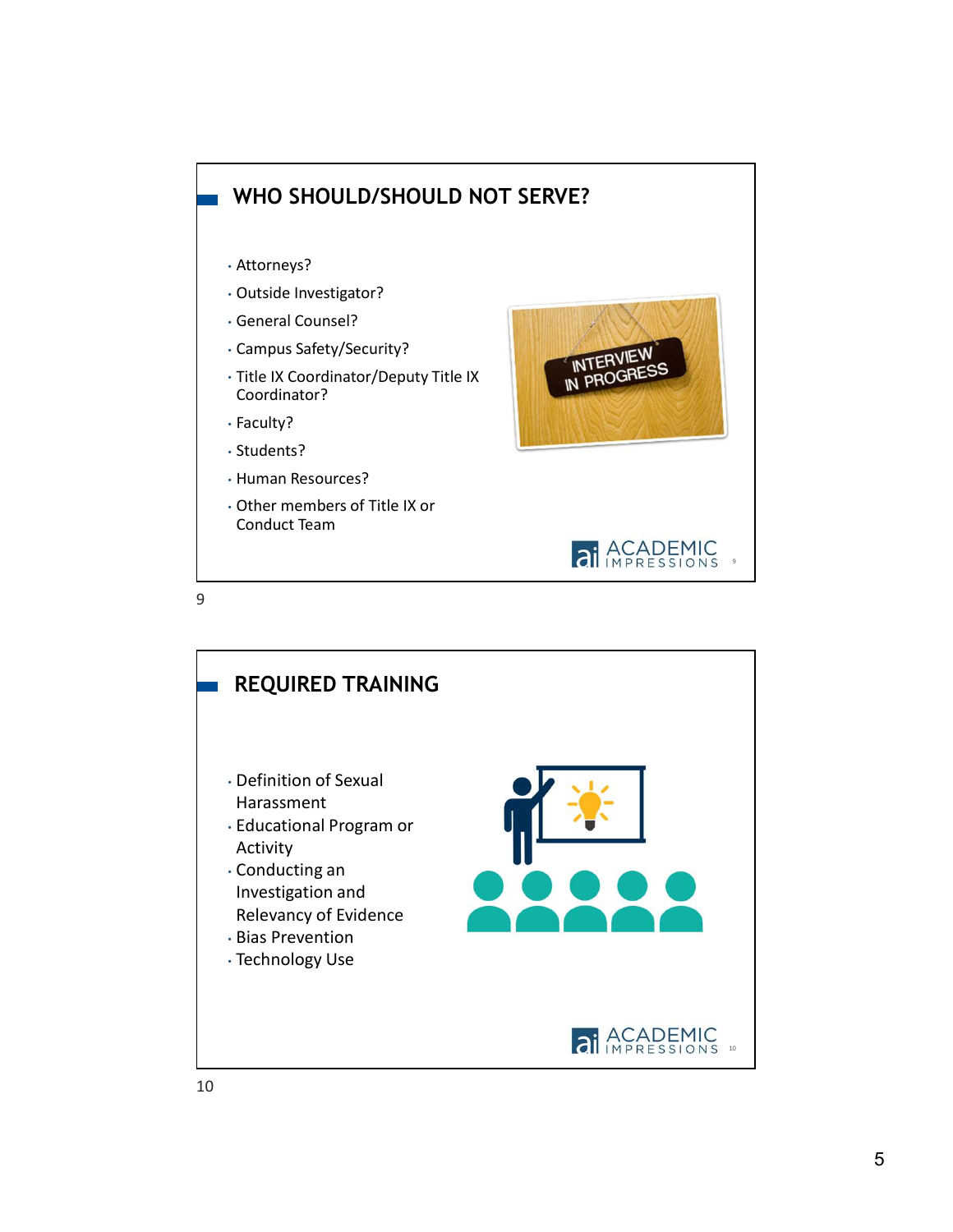

11

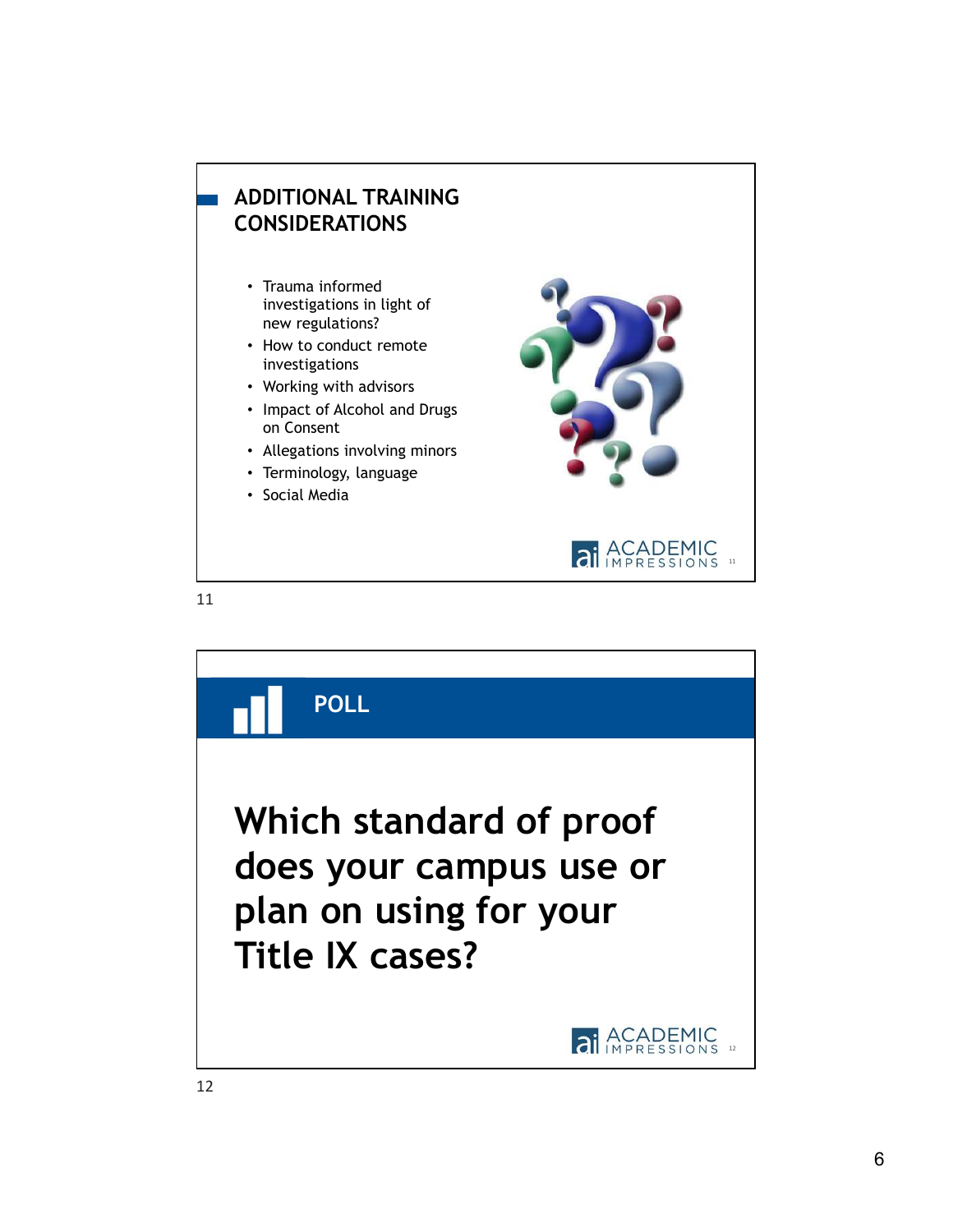



- Coordination amongst Title IX Coordinator and Investigator related to ongoing provision of supportive measures?
- Elevation of safety risk factors that may trigger need for emergency removal considerations?
- Assistance with enforcement of policy deviations or violations?
- Need for amended notification for violations?

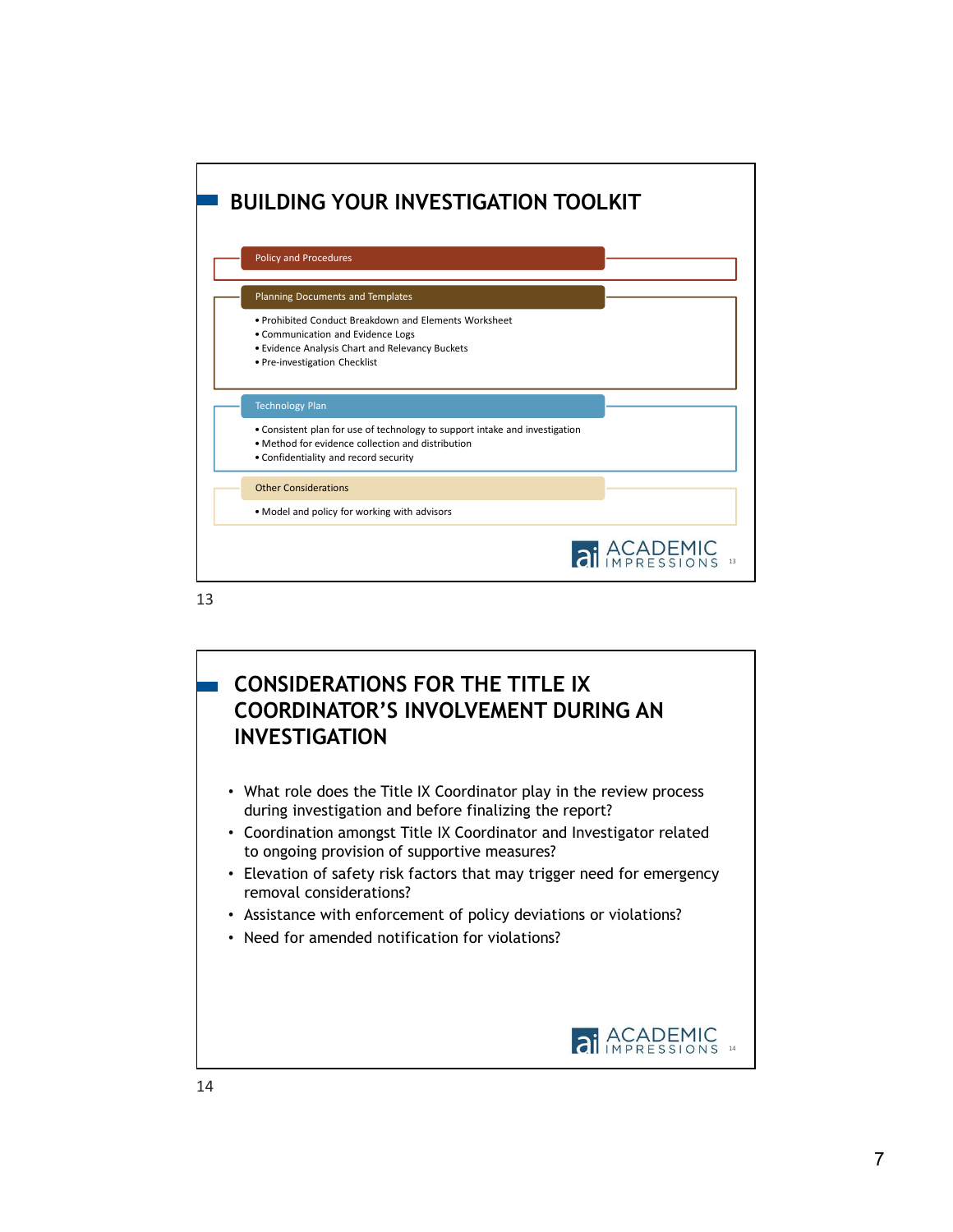

15

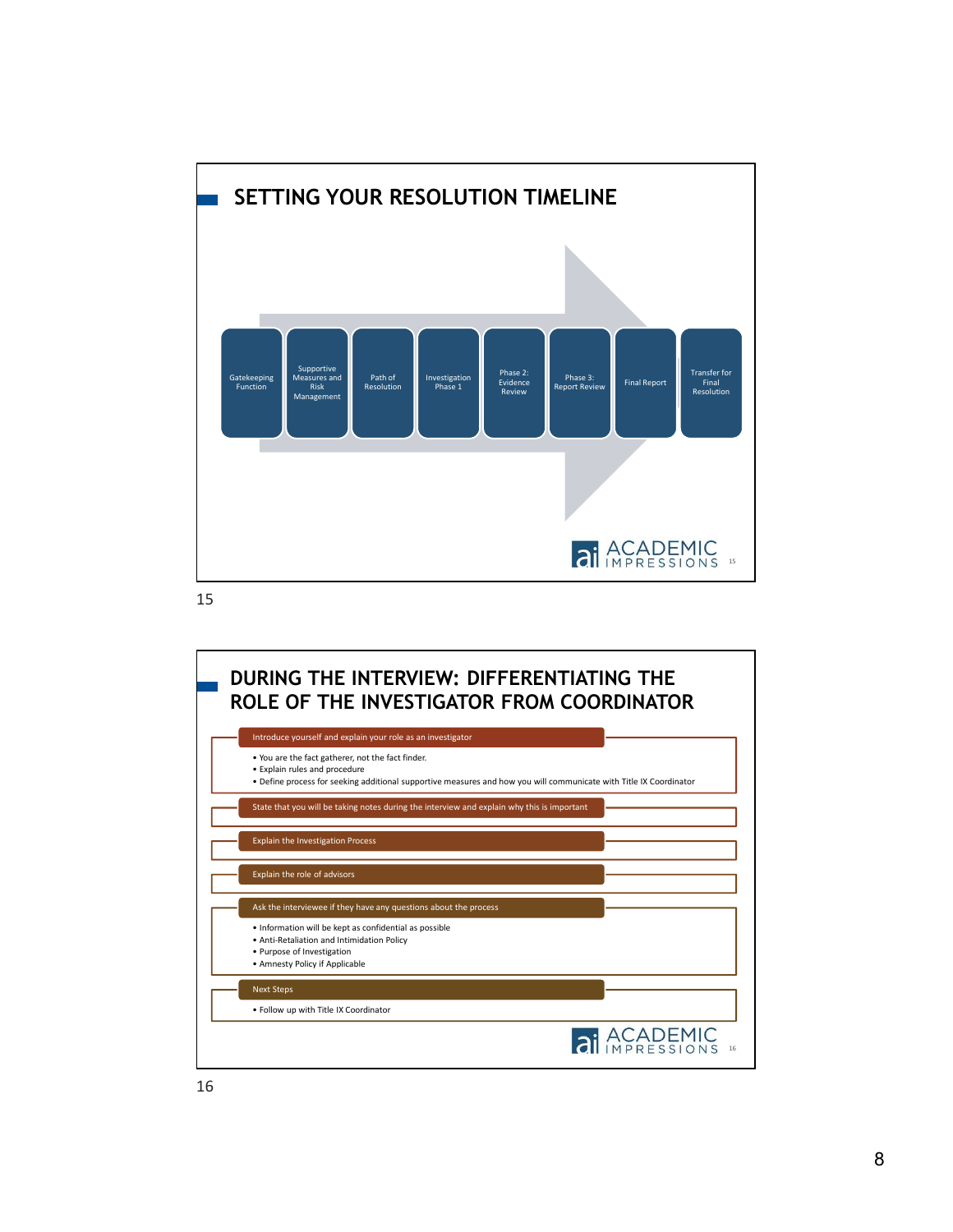

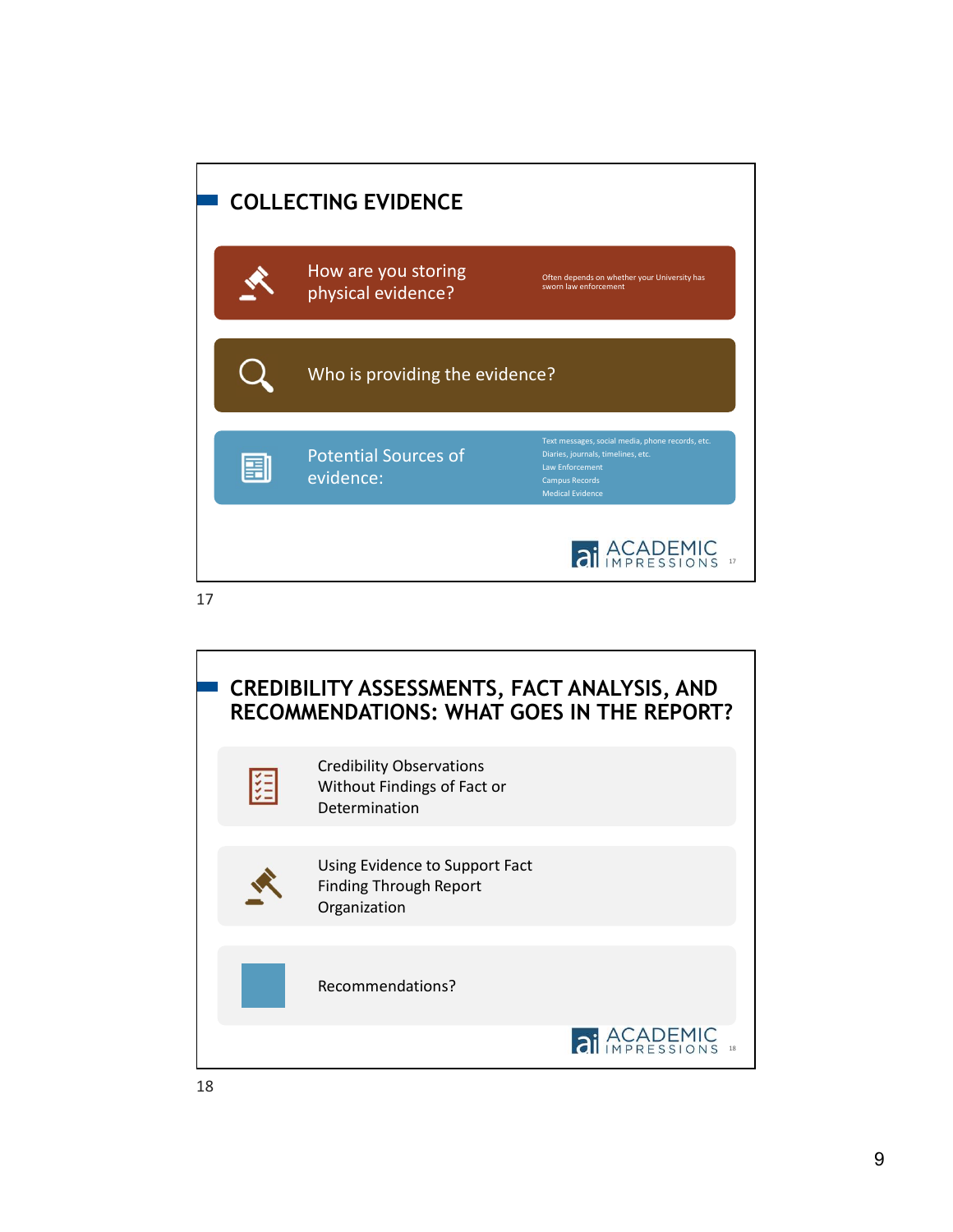